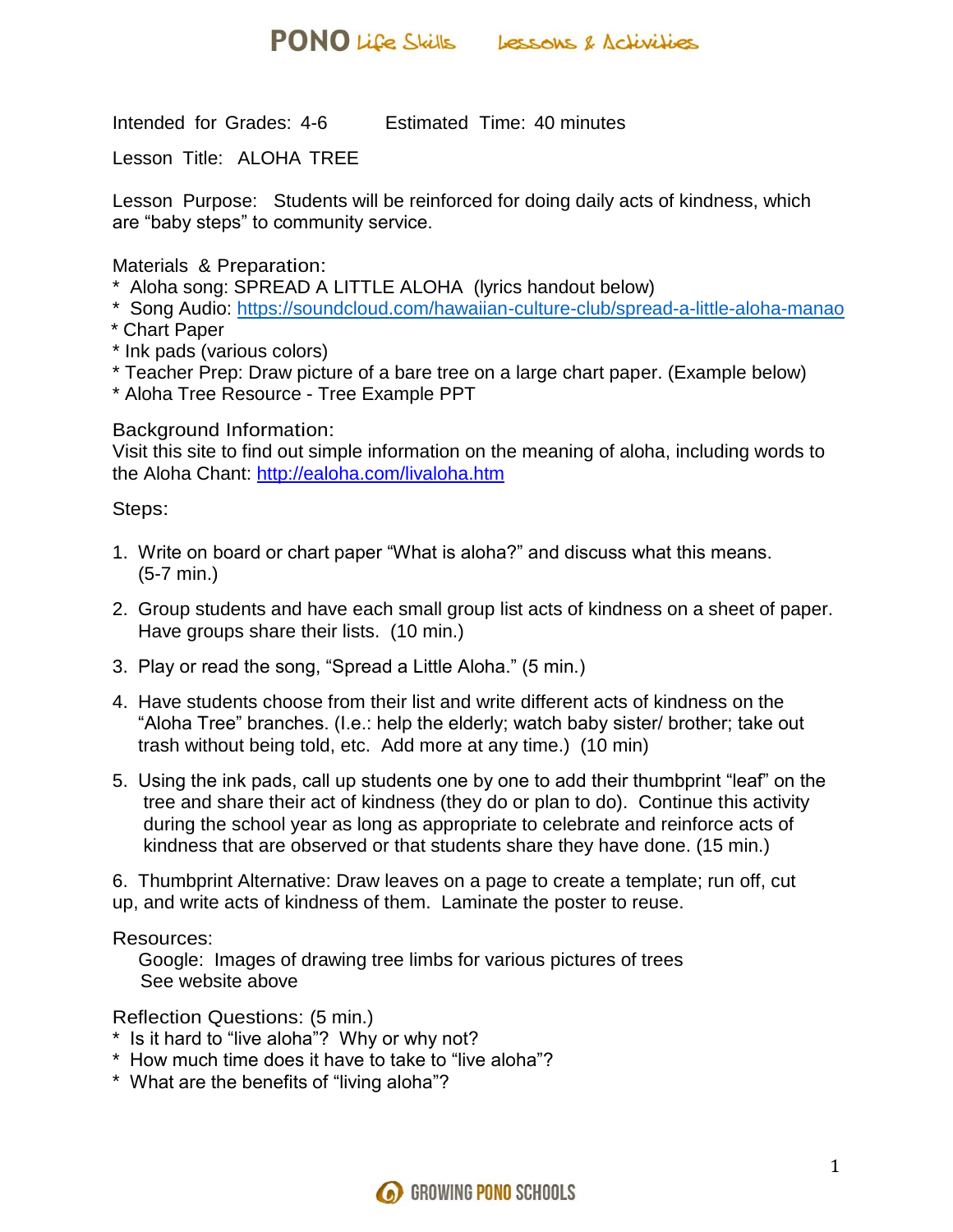## Spread a Little Aloha

## By Mana`o Company ·

People are you listenin' to what we're about to say? We are on a mission, tryin' to find a way. If you and me make a guarantee to spread a little aloha around the world. And I know we, we can work it out, and make this world a better place. (For you and for me.)

A-L-O-H-A, a little aloha in our day spread a little aloha around the world. A-L-O-H-A, a little aloha in our day spread a little aloha around the world.

Could you imagine all around the world, A little aloha in every boy and girl? Could you imagine how simple life could be, with a little aloha in you and me?

Let's spread a little bit of aloha, put a little love in your heart, take a little dip in the ocean. Ah yeah (ah yeah), uh-huh (uh-huh).

(Sing it.) A-L-O-H-A, a little aloha in our day spread a little aloha around the world. A-L-O-H-A, a little aloha in our day spread a little aloha around the world.

Aloha means hello, and aloha means goodbye, and aloha means I love you, and I want to take it higher. (I want to get high) With a little aloha... (I can touch the sky) With a little aloha... aloha.

Let's spread a little bit of aloha, put a little love in your heart, take a little dip in the ocean. Ah yeah (ah yeah), uh-huh (uh-huh).

(Sing it.) A-L-O-H-A, a little aloha in our day spread a little aloha around the world. A-L-O-H-A, a little aloha in our day spread a little aloha around the world.